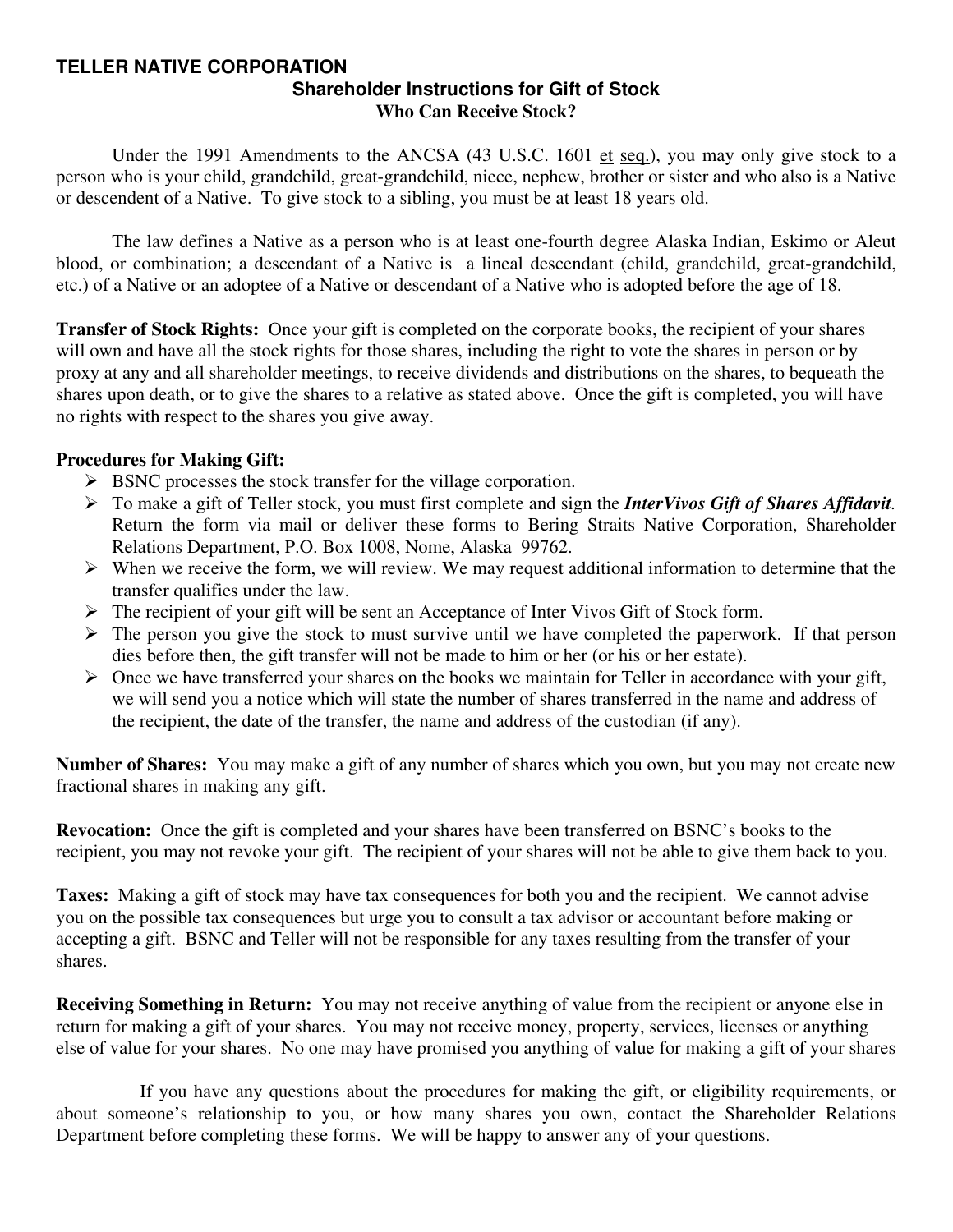# **TELLER NATIVE CORPORATION**

## **Inter Vivos Gift of Shares Affidavit**

I, \_\_\_\_\_\_\_\_\_\_\_\_\_\_\_\_\_\_\_\_\_\_, being first duly sworn, depose and say:

| Full Name:                       |                         | <b>Enrollment Number:</b> |        |
|----------------------------------|-------------------------|---------------------------|--------|
| Date of Birth:                   | Social Security Number: |                           |        |
| <b>Complete Mailing Address:</b> |                         |                           |        |
| City:                            | State:                  | Zip Code:                 | Phone: |

> I own shares of Teller Native Corporation and am 18 years or older.

- ¾ I understand that under the Alaska Native Claims Settlement Act, as amended (43 U.S.C. 1601 et. seq.) I may only gift shares to my child, grandchild, great-grandchild, niece, nephew, brother, or sister who is related to me by blood or adoption and who is also a Native or descendent of a Native.
- $\triangleright$  **I** am responsible for providing the appropriate documentation proving family relationship.
- ¾ I understand that if any taxes are owed as a result of this gift, BSNC and Teller will not be responsible for its payment.
- $\triangleright$  Neither myself nor any other person has received anything of value nor have I or any other person been promised anything of value in return for transferring my shares.
- $\triangleright$  It is my intent and desire to irrevocably transfer all rights and incidents of ownership of the gifted shares to the recipient and to irrevocably vest in the recipient all such rights of ownership. I understand I will no longer receive dividends or distributions for these shares.
- ¾ I understand that once this gift is completed on the stock records of BSNC and Teller I will not be able to revoke or reverse it and that the recipient will not be able to give the gifted shares back to me.

I wish to make a gift of my Teller Native Corporation (GNC) shares to the recipient(s) listed below and I understand that I cannot create new fractional shares in making a gift.

|  | Recipients Name:                                                                                                                                                                                                                                | Relationship to Donor: ______________ |  |
|--|-------------------------------------------------------------------------------------------------------------------------------------------------------------------------------------------------------------------------------------------------|---------------------------------------|--|
|  | Age: Social Security Number: Degree of Native Blood ________ %                                                                                                                                                                                  |                                       |  |
|  |                                                                                                                                                                                                                                                 |                                       |  |
|  | Phone Number:<br>*Custodian's Address and the set of the set of the set of the set of the set of the set of the set of the set of the set of the set of the set of the set of the set of the set of the set of the set of the set of the set of | *Custodian Name:                      |  |
|  | Number of Teller Village Shares to be gifted:                                                                                                                                                                                                   |                                       |  |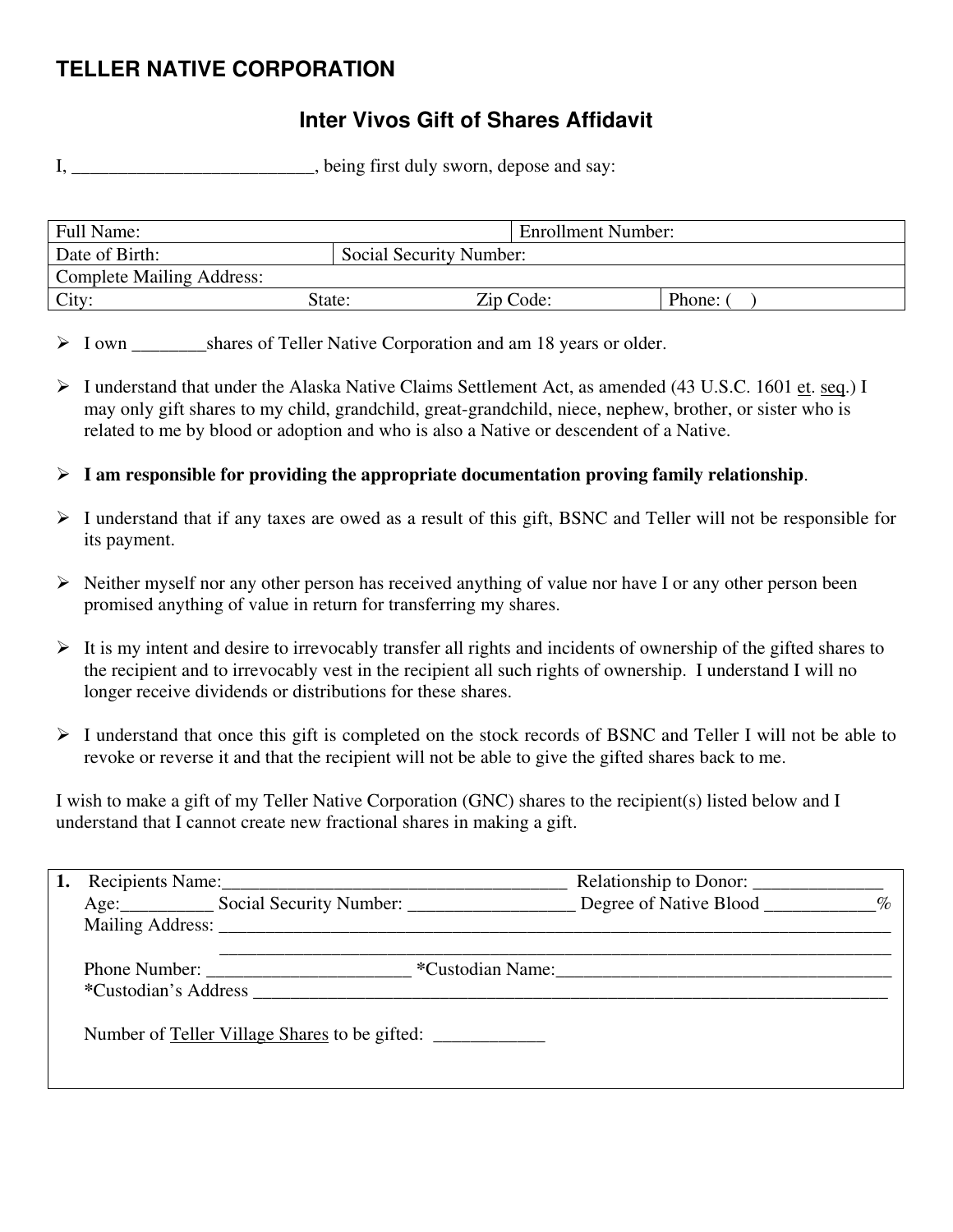|  | the control of the control of the control of the control of the control of |  |
|--|----------------------------------------------------------------------------|--|
|  |                                                                            |  |
|  |                                                                            |  |
|  | Number of <u>Teller Village Shares</u> to be gifted:                       |  |
|  |                                                                            |  |
|  |                                                                            |  |
|  |                                                                            |  |
|  |                                                                            |  |
|  |                                                                            |  |
|  |                                                                            |  |
|  | Number of <u>Teller Village Shares</u> to be gifted:                       |  |
|  |                                                                            |  |
|  |                                                                            |  |
|  |                                                                            |  |
|  |                                                                            |  |
|  |                                                                            |  |
|  |                                                                            |  |
|  | Number of <u>Teller Village Shares</u> to be gifted:                       |  |

### \***If recipient is a minor, list the name and address of the designated custodian.**

I have read and understand the information contained in this affidavit, the information I have provided is true and accurate, I am 18 years of age or older, and that in completing and signing these forms, I am acting freely, voluntarily and without any undue pressure, influence or duress.

| Dated: Signed Signed Signed Signed Signed States and States and States and States and States and States and States and States and States and States and States and States and States and States and States and States and Stat |  | (Shareholder's full name) |
|--------------------------------------------------------------------------------------------------------------------------------------------------------------------------------------------------------------------------------|--|---------------------------|
|                                                                                                                                                                                                                                |  |                           |
| (Notary's Signature) has a series of the series of the series of the series of the series of the series of the series of the series of the series of the series of the series of the series of the series of the series of the |  |                           |
| My Commission Expires: 2008. The Commission Expires: 2008. The Commission Expires: 2008. The Commission Expires: 2008. The Commission Expires: 2008. The Commission Expires: 2008. The Commission Expires: 2008. The Commissio |  |                           |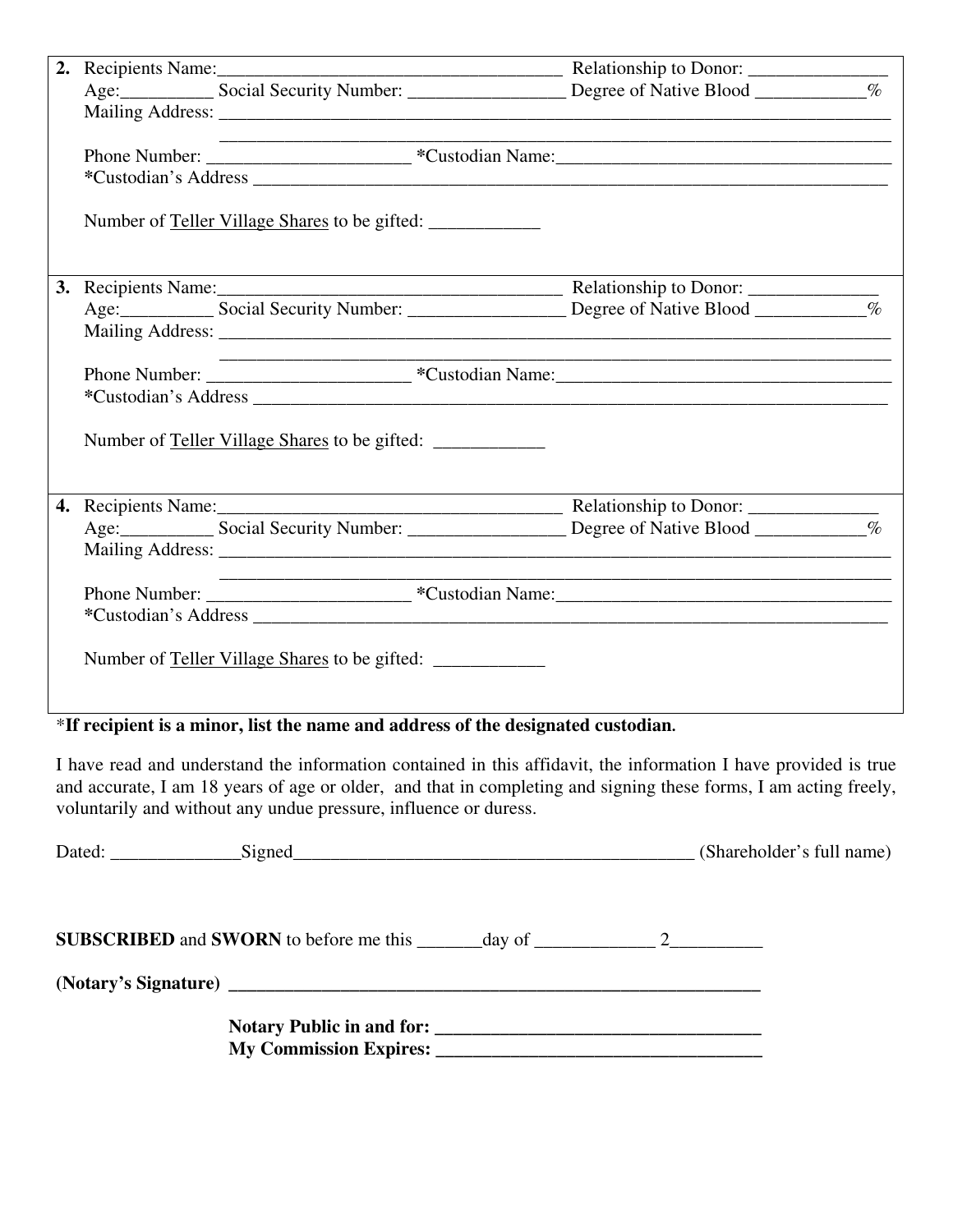### **TELLER NATIVE CORPORATION**

#### **Acceptance of Inter Vivos Gift of Stock Age of Majority (18 yrs or older)**

I, \_\_\_\_\_\_\_\_\_\_\_\_\_\_\_\_\_\_\_\_, being first duly sworn, depose and say:

I understand that I will receive \_\_\_\_\_\_share(s) of Stock in Teller Native Corporation as a gift from  $\blacksquare$  who is my $\blacksquare$  (family relationship).

| My Name:                                                                                                     | Social Security Number:                       |  |  |
|--------------------------------------------------------------------------------------------------------------|-----------------------------------------------|--|--|
| Date of Birth:                                                                                               | Percentage Degree of Native Blood:<br>Gender: |  |  |
| <b>Complete Mailing Address:</b>                                                                             |                                               |  |  |
| I am already a shareholder of BSNC:<br>[NO]<br>[YES]                                                         |                                               |  |  |
| [NO] I am not a shareholder in <b>another</b> Regional or Village Corporation                                |                                               |  |  |
| [YES] I am a shareholder in another Regional or Village Corporation, if yes, list name(s) of corporation(s): |                                               |  |  |
|                                                                                                              |                                               |  |  |

- $\triangleright$  I am a Native or descendant of a Native as defined in the Alaska Native Claims Settlement Act, as amended.
- $\triangleright$  I have not given nor have I promised to give the Donor or any other person anything of value in return for the Gifted shares. I do not know of any other person giving or promising to give the Donor or anyone else anything of value in return for the making of this gift.
- $\triangleright$  I understand that the receipt of these shares and the receipt of dividends and distributions of these shares may result in tax consequences for me and that BSNC and Teller will not be responsible for any taxes resulting from the transfer of these shares.
- $\triangleright$  I understand that once these shares are transferred to my name, I will not be able to give them back to the Donor or give them to anyone except as authorized by the Alaska Native Claims Settlement Act, as amended. I understand that the sale or transfer of these shares is currently prohibited by law.

 I swear under oath to the best of my knowledge and belief that everything stated in this Affidavit is accurate and true and that in completing and signing these forms I am acting freely, voluntarily and without any undue pressure, influence or duress. I understand that my signature below indicates my acceptance of this gift of stock.

| Dated: Signed Signed Signed Signed Signed Signed Signed Signed Signed Signed Signed Signed Signed Signed Signed Signed Signed Signed Signed Signed Signed Signed Signed Signed Signed Signed Signed Signed Signed Signed Signe | (Shareholder's full name) |
|--------------------------------------------------------------------------------------------------------------------------------------------------------------------------------------------------------------------------------|---------------------------|
|                                                                                                                                                                                                                                |                           |
|                                                                                                                                                                                                                                |                           |
| My Commission Expires:                                                                                                                                                                                                         |                           |